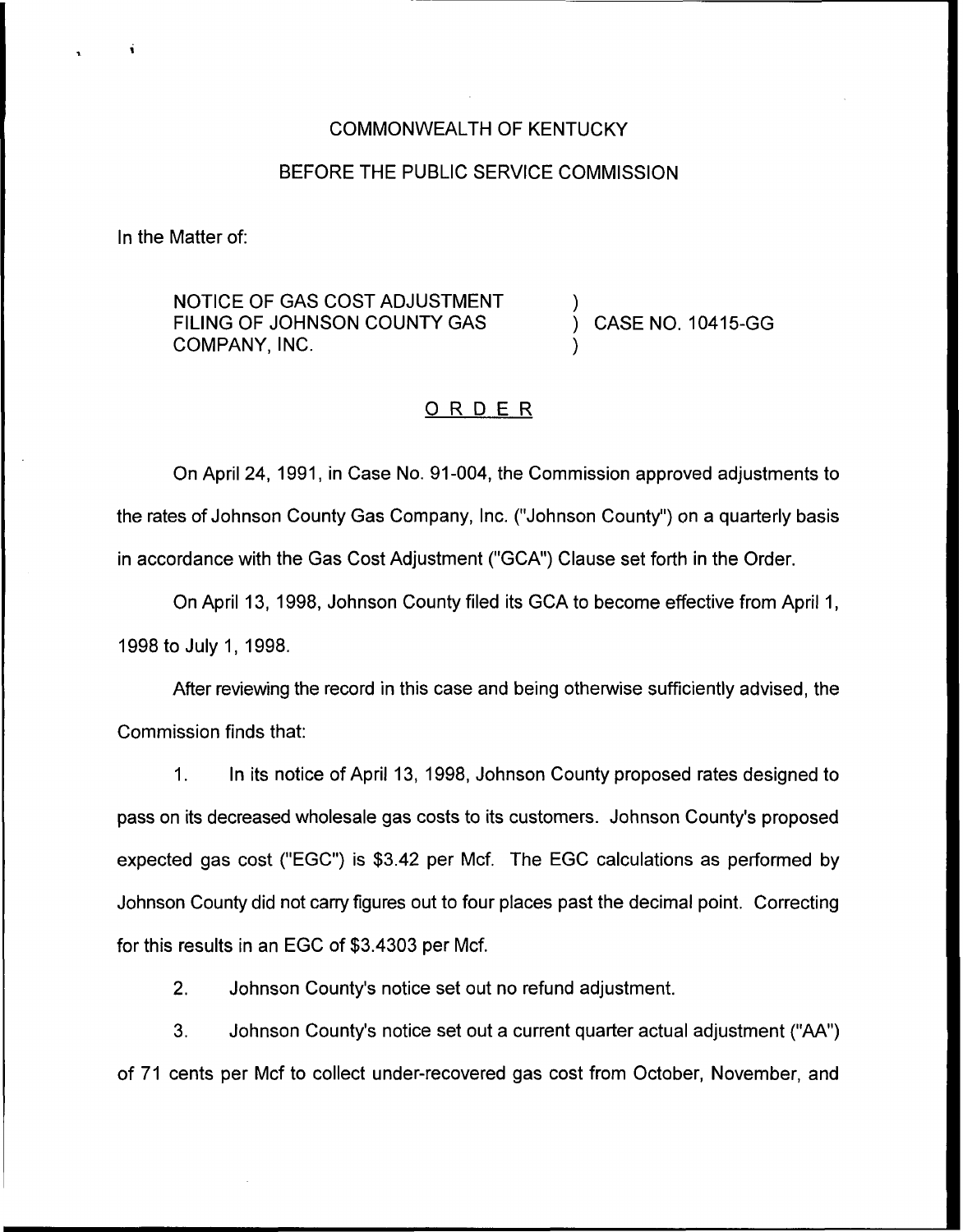December 1997. Johnson County's AA should be recalculated so that it reflects the EGC of \$3.8104 that was in effect during those months. This produces a total cost difference of \$1,275.84. Dividing this amount by Johnson's County's twelve months sales of 31,811 Mcf produces an AA of 4.01 cents per Mcf. The total AA of 72.07 cents per Mcf reflects the current under-recovery as well as under- and over-recoveries from previous quarters. Johnson County had incorrectly set out the Previous Quarter Reported Actual Adjustment as \$1.1957, instead of the correct adjusment of 80.16 cents per Mcf.

4. Johnson County's notice set out a current quarter balance adjustment ("BA") of 45.7 cents per Mcf. Johnson County failed to multiply the expired AA of (3.0) cents per Mcf by its twelve months sales of 31,811. The total balance adjustment amount to be returned to customers is (\$191), which yields a Balance Adjustment for the Reporting Period of (.60) cents per Mcf. Johnson County's total BA of 17.03 cents per Mcf reflects the current and three previous quarters' BAs.

5, These adjustments produce a corrected gas cost recovery rate of \$4.3213 per Mcf, 37.17 cents per Mcf less than the prior rate.

6. The corrected rate adjustment in the Appendix to this Order is fair, just, and reasonable, in the public interest, and should be approved for service rendered on and after the date of this Order.

IT IS THEREFORE ORDERED that:

The rates proposed by Johnson County are hereby denied.  $\mathbf{1}$ .

2. The rates in the Appendix to this Order are fair, just, and reasonable, and are effective for service rendered on and after the date of this Order.

-2-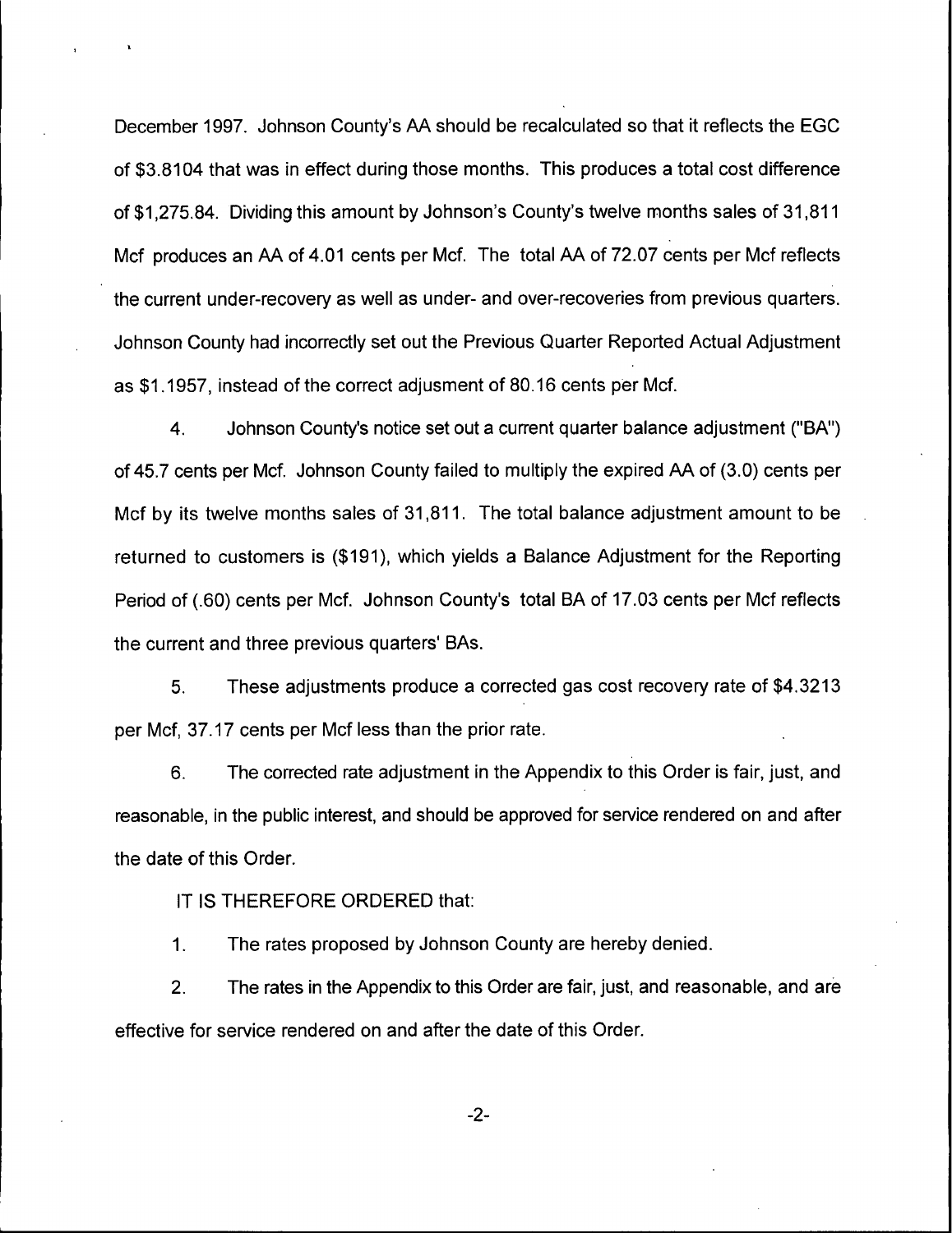3. Within 30 days of the date of this Order, Johnson County shall file with this Commission its revised tariffs setting out the rates authorized herein.

Done at Frankfort, Kentucky, this 7th day of May, 1998.

# PUBLIC SERVICE COMMISSION

Chairma& S. Q. Helfon

 $\leq$ 

Vice Chairman

Commissioner

**ATTEST:** 

Executive Director